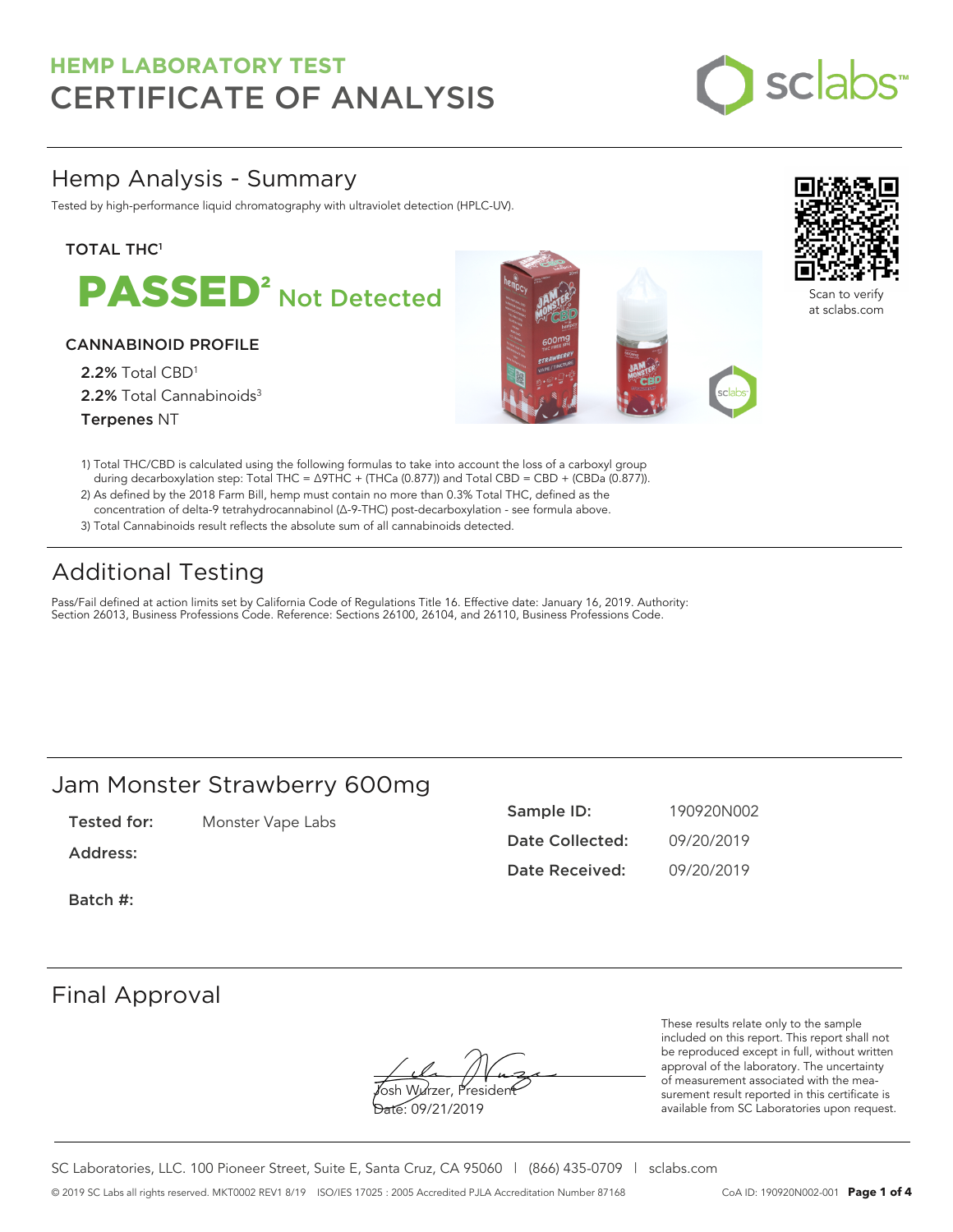

| Sample Name:     | Jam Monster Strawberry 600mg |
|------------------|------------------------------|
|                  |                              |
| LIMS Sample ID:  | 190920N002                   |
| Batch #:         |                              |
| Sample Metrc ID: |                              |
| Sample Type:     | Infused, Liquid Edible       |
| Batch Count:     |                              |
| Sample Count:    |                              |
| Unit Volume:     | 30 Milliliters per Unit      |
| Serving Mass:    |                              |
| Density:         | 1.0218 g/mL                  |

#### **Moisture Test Results**

Moisture

**Results (%)**

| <b>Cannabinoid Test Results</b>                                                              |                           |                     | 09/21/2019            |
|----------------------------------------------------------------------------------------------|---------------------------|---------------------|-----------------------|
| Cannabinoid analysis utilizing High Performance Liquid Chromatography<br>(HPLC, QSP 5-4-4-4) |                           |                     |                       |
|                                                                                              | mg/mL                     | %                   | LOD / LOQ mg/mL       |
| <b>A9THC</b>                                                                                 | <b>ND</b>                 | <b>ND</b>           | 0.0009 / 0.003        |
| A8THC                                                                                        | <b>ND</b>                 | <b>ND</b>           | 0.0009 / 0.003        |
| <b>THCa</b>                                                                                  | <b>ND</b>                 | <b>ND</b>           | 0.0009 / 0.003        |
| <b>THCV</b>                                                                                  | <b>ND</b>                 | <b>ND</b>           | 0.0004 / 0.001        |
| <b>THCVa</b>                                                                                 | <b>ND</b>                 | <b>ND</b>           | 0.0013 / 0.004        |
| <b>CBD</b>                                                                                   | 22.509                    | 2.2029              | 0.0009 / 0.003        |
| CBDa                                                                                         | <b>ND</b>                 | <b>ND</b>           | 0.0009 / 0.003        |
| <b>CBDV</b>                                                                                  | 0.056                     | 0.0055              | 0.0004/0.001          |
| CBDVa                                                                                        | <b>ND</b>                 | <b>ND</b>           | 0.0003 / 0.001        |
| <b>CBG</b>                                                                                   | <b>ND</b>                 | <b>ND</b>           | 0.001 / 0.003         |
| CBGa                                                                                         | <b>ND</b>                 | <b>ND</b>           | 0.0008 / 0.002        |
| <b>CBL</b>                                                                                   | <b>ND</b>                 | <b>ND</b>           | 0.0021 / 0.006        |
| <b>CBN</b>                                                                                   | <b>ND</b>                 | <b>ND</b>           | 0.0009 / 0.003        |
| CBC.                                                                                         | <b>ND</b>                 | <b>ND</b>           | 0.0011 / 0.003        |
| <b>CBCa</b>                                                                                  | <b>ND</b>                 | <b>ND</b>           | 0.0015 / 0.005        |
| <b>Sum of Cannabinoids:</b>                                                                  | 22.565                    | 2.2084              | 676.950 mg/Unit       |
| Total THC (∆9THC+0.877*THCa)<br>Total CBD (CBD+0.877*CBDa)                                   | <b>ND</b><br>22.509       | <b>ND</b><br>2.2029 | ND<br>675.270 mg/Unit |
| ∆9THC per Unit<br>∆9THC per Serving                                                          | Action Limit mg<br>1000.0 | Pass                | ND                    |

#### **Batch Photo**



SC Laboratories, LLC 100 Pioneer Street, Suite E Santa Cruz, CA 95060 (866) 435-0709 | sclabs.com

| Date Collected:                       | 09/20/2019        |
|---------------------------------------|-------------------|
| Date Received:                        | 09/20/2019        |
| Tested for:                           | Monster Vape Labs |
| License #:                            |                   |
| Address:                              |                   |
| Produced by:                          |                   |
| License #:                            |                   |
| Address:                              |                   |
| <b>Overall result for batch: Pass</b> |                   |

#### **Water Activity Test Results**

| <b>Water Activity</b> | <b>Results (Aw)</b><br><b>NT</b> | <b>Action Limit Aw</b> |
|-----------------------|----------------------------------|------------------------|
|                       |                                  |                        |

### **Terpene Test Results**

| Terpene analysis utilizing Gas Chromatography - Flame Ionization<br>Detection (GC - FID) |                        |   |                |
|------------------------------------------------------------------------------------------|------------------------|---|----------------|
|                                                                                          | mg/g                   | % | LOD / LOQ mg/g |
| 2 Bisabolol                                                                              | NT                     |   |                |
| 2 Pinene                                                                                 | NT                     |   |                |
| 3 Carene                                                                                 | NT                     |   |                |
| Borneol                                                                                  | NT                     |   |                |
| <b>Z</b> Caryophyllene                                                                   | NT                     |   |                |
| Geraniol                                                                                 | ÑT                     |   |                |
| 2 Humulene                                                                               | NT                     |   |                |
| Terpinolene                                                                              | NT                     |   |                |
| Valencene                                                                                | NT                     |   |                |
| Menthol                                                                                  | NT                     |   |                |
| Nerolidol                                                                                | NT                     |   |                |
| Camphene                                                                                 | NT                     |   |                |
| Eucalyptol                                                                               | NT                     |   |                |
| 2 Cedrene                                                                                | NT                     |   |                |
| Camphor                                                                                  | NT                     |   |                |
| (-)-Isopulegol                                                                           | $\overline{\text{NT}}$ |   |                |
| Sabinene                                                                                 | NT                     |   |                |
| <b>27</b> Terpinene                                                                      | NT.                    |   |                |
| 2 Terpinene                                                                              | NT                     |   |                |
| Linalool                                                                                 | NT                     |   |                |
| Limonene                                                                                 | NT                     |   |                |
| Myrcene                                                                                  | NT                     |   |                |
| Fenchol                                                                                  | NT                     |   |                |
| 2 Phellandrene                                                                           | NT                     |   |                |
| Caryophyllene Oxide                                                                      | NT                     |   |                |
| Terpineol                                                                                | NT                     |   |                |
| 2 Pinene                                                                                 | NT                     |   |                |
| $R-(+)$ -Pulegone                                                                        | NT                     |   |                |
| <b>Geranyl Acetate</b>                                                                   | NT                     |   |                |
| Citronellol                                                                              | NT                     |   |                |
| p-Cymene                                                                                 | NT                     |   |                |
| Ocimene                                                                                  | NT                     |   |                |
| Guaiol                                                                                   | NT                     |   |                |
| Phytol                                                                                   | NT                     |   |                |
| Isoborneol                                                                               | NT                     |   |                |
| Total Tormono                                                                            | NIT                    |   |                |

**Total Terpene Concentration:**

#### Sample Certification

California Code of Regulations Title 16 Effect Date January 16, 2019<br>Authority: Section 26013, Business and Professions Code.<br>Reference: Sections 26100, 26104 and 26110, Business and Professions Code.



Josh Wurzer, President Date: 09/21/2019

© 2019 SC Labs all rights reserved. MKT0002 REV1 8/19 ISO/IES 17025 : 2005 Accredited PJLA Accreditation Number 87168 CoA ID: 190920N002-001 **Page 2 of 4**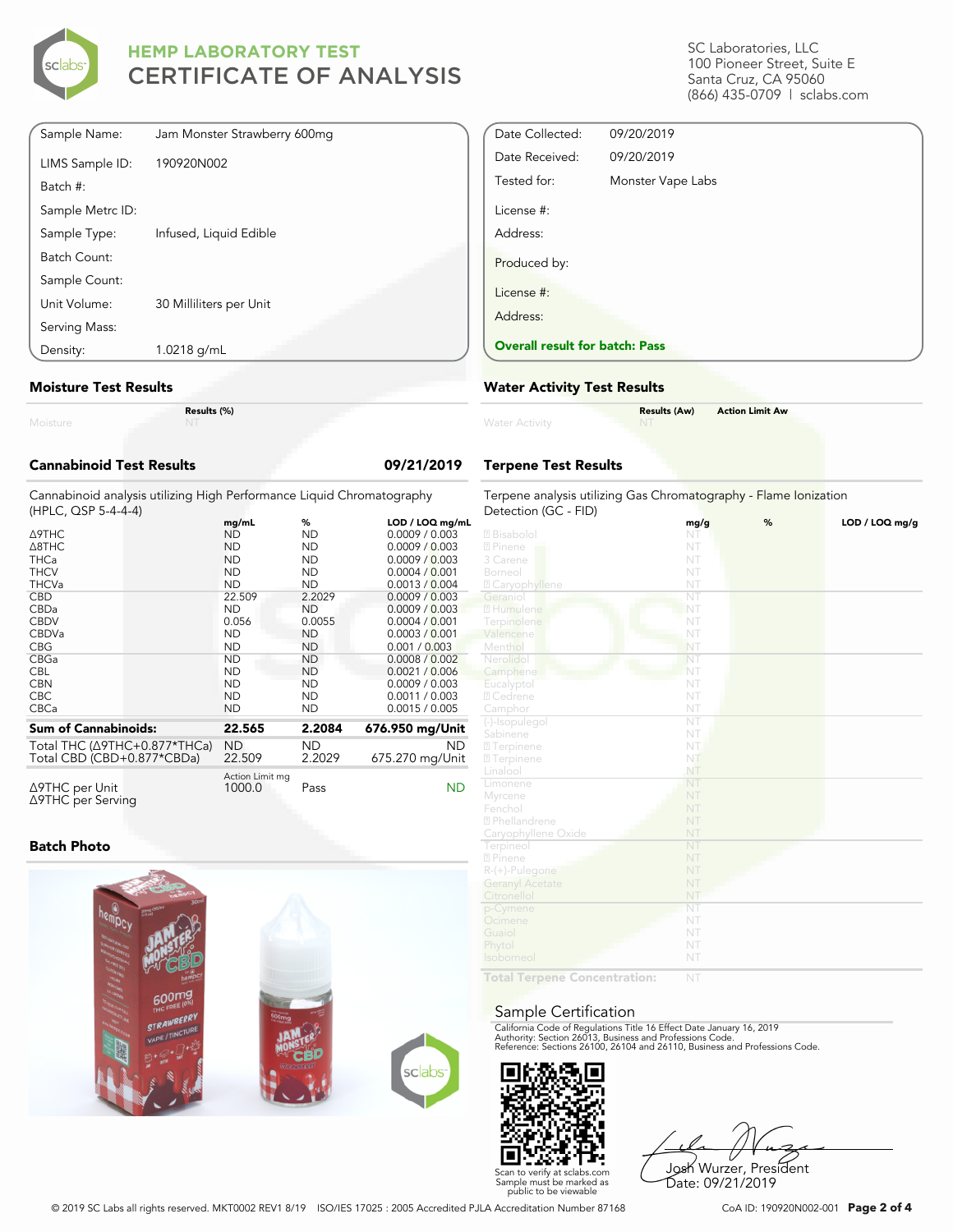

| Sample Name:     | Jam Monster Strawberry 600mg |
|------------------|------------------------------|
| LIMS Sample ID:  | 190920N002                   |
| Batch #:         |                              |
| Sample Metrc ID: |                              |
| Sample Type:     | Infused, Liquid Edible       |
| Batch Count:     |                              |
| Sample Count:    |                              |
| Unit Volume:     | 30 Milliliters per Unit      |
| Serving Mass:    |                              |
| Density:         | 1.0218 g/mL                  |

#### **Pesticide Test Results**

#### Pesticide, Fungicide and plant growth regulator analysis utilizing HPLC-Mass Spectrometry and GC-Mass Spectrometry

|                         | Results (µg/g)         | Action Limit µg/g | $LOD / LOQ \mu g/g$ |
|-------------------------|------------------------|-------------------|---------------------|
| Abamectin               | NT                     |                   |                     |
| Acephate                | NT                     |                   |                     |
| Acequinocyl             | NT                     |                   |                     |
| Acetamiprid             | NT                     |                   |                     |
| Azoxystrobin            | NT                     |                   |                     |
| Bifenazate              | NT                     |                   |                     |
| Bifenthrin              | NT                     |                   |                     |
| <b>Boscalid</b>         | NT                     |                   |                     |
| Captan                  | NT                     |                   |                     |
| Carbaryl                | NT                     |                   |                     |
| Chlorantraniliprole     | NT                     |                   |                     |
| Clofentezine            | NT                     |                   |                     |
| Cyfluthrin              | NT                     |                   |                     |
| Cypermethrin            | NT                     |                   |                     |
| Diazinon                | NT                     |                   |                     |
| Dimethomorph            | NT.                    |                   |                     |
| Etoxazole               | NT                     |                   |                     |
| Fenhexamid              | NT                     |                   |                     |
| Fenpyroximate           | NT                     |                   |                     |
| Flonicamid              | NT                     |                   |                     |
| Fludioxonil             | NT                     |                   |                     |
| Hexythiazox             | NT                     |                   |                     |
| Imidacloprid            | NT                     |                   |                     |
| Kresoxim-methyl         | NT                     |                   |                     |
| Malathion               | NT                     |                   |                     |
| Metalaxyl               | NT                     |                   |                     |
| Methomyl                | NT                     |                   |                     |
| Myclobutanil            | NT                     |                   |                     |
| Naled                   | NT                     |                   |                     |
| Oxamyl                  | NT                     |                   |                     |
| Pentachloronitrobenzene | NT                     |                   |                     |
| Permethrin              | NT                     |                   |                     |
| Phosmet                 | NT                     |                   |                     |
| Piperonylbutoxide       | NT                     |                   |                     |
| Prallethrin             | NT                     |                   |                     |
| Propiconazole           | NT                     |                   |                     |
| Pyrethrins              | NT                     |                   |                     |
| Pyridaben               | NT                     |                   |                     |
| Spinetoram              | NT                     |                   |                     |
| Spinosad                | NT                     |                   |                     |
| Spiromesifen            | $\overline{\text{NT}}$ |                   |                     |
| Spirotetramat           | NT                     |                   |                     |
| Tebuconazole            | NT                     |                   |                     |
| Thiamethoxam            | NT                     |                   |                     |

### **Mycotoxin Test Results**

| Mycotoxin analysis utilizing HPLC-Mass Spectrometry |                                    |                      |
|-----------------------------------------------------|------------------------------------|----------------------|
|                                                     | Results (µq/kq) Action Limit µq/kq | $LOD / LOQ \mu g/kg$ |
| Aflatoxin B1, B2, G1, G2                            |                                    |                      |
| Ochratoxin A                                        |                                    |                      |

SC Laboratories, LLC 100 Pioneer Street, Suite E Santa Cruz, CA 95060 (866) 435-0709 | sclabs.com

| Date Collected:                       | 09/20/2019        |  |
|---------------------------------------|-------------------|--|
| Date Received:                        | 09/20/2019        |  |
| Tested for:                           | Monster Vape Labs |  |
| License #:                            |                   |  |
| Address:                              |                   |  |
| Produced by:                          |                   |  |
| License #:                            |                   |  |
| Address:                              |                   |  |
| <b>Overall result for batch: Pass</b> |                   |  |

#### **Pesticide Test Results**

| Pesticide, Fungicide and plant growth regulator analysis utilizing<br>HPLC-Mass Spectrometry and GC-Mass Spectrometry |                     |                   |                |
|-----------------------------------------------------------------------------------------------------------------------|---------------------|-------------------|----------------|
|                                                                                                                       | Results $(\mu g/g)$ | Action Limit µg/g | LOD / LOQ µg/g |
| Aldicarb                                                                                                              | NI                  |                   |                |
| Carbofuran                                                                                                            | NT                  |                   |                |
| Chlordane                                                                                                             | NT                  |                   |                |
| Chlorfenapyr                                                                                                          | NT                  |                   |                |
| Chlorpyrifos                                                                                                          | NT                  |                   |                |
| Coumaphos                                                                                                             | NT                  |                   |                |
| Daminozide                                                                                                            | NT                  |                   |                |
| <b>DDVP</b> (Dichlorvos)                                                                                              | NT                  |                   |                |
| Dimethoate                                                                                                            | NT                  |                   |                |
| Ethoprop(hos)                                                                                                         | NT                  |                   |                |
| Etofenprox                                                                                                            | NT                  |                   |                |
| Fenoxycarb                                                                                                            | NT                  |                   |                |
| Fipronil                                                                                                              | NT                  |                   |                |
| Imazalil                                                                                                              | NT                  |                   |                |
| Methiocarb                                                                                                            | NT                  |                   |                |
| Methyl parathion                                                                                                      | NT                  |                   |                |
| Mevinphos                                                                                                             | NT                  |                   |                |
| Paclobutrazol                                                                                                         | NT                  |                   |                |
| Propoxur                                                                                                              | NT                  |                   |                |
| Spiroxamine                                                                                                           | NT                  |                   |                |
| Thiacloprid                                                                                                           | NT                  |                   |                |

### **Heavy Metal Test Results**

Heavy metal analysis utilizing Inductively Coupled Plasma Mass Spectrometry (ICP-MS)

| <b>ODCCHOTILELY (IOT -IVIO)</b> | Results $(\mu g/g)$ | Action Limit µq/q | LOD / LOQ $\mu$ g/g |
|---------------------------------|---------------------|-------------------|---------------------|
| Cadmium                         | NT                  |                   |                     |
| Lead                            |                     |                   |                     |
| Arsenic                         | NT                  |                   |                     |
| Mercury                         | NT                  |                   |                     |

Sample Certification

California Code of Regulations Title 16 Effect Date January 16, 2019<br>Authority: Section 26013, Business and Professions Code.<br>Reference: Sections 26100, 26104 and 26110, Business and Professions Code.



Josh Wurzer, President Date: 09/21/2019

© 2019 SC Labs all rights reserved. MKT0002 REV1 8/19 ISO/IES 17025 : 2005 Accredited PJLA Accreditation Number 87168 CoA ID: 190920N002-001 **Page 3 of 4**